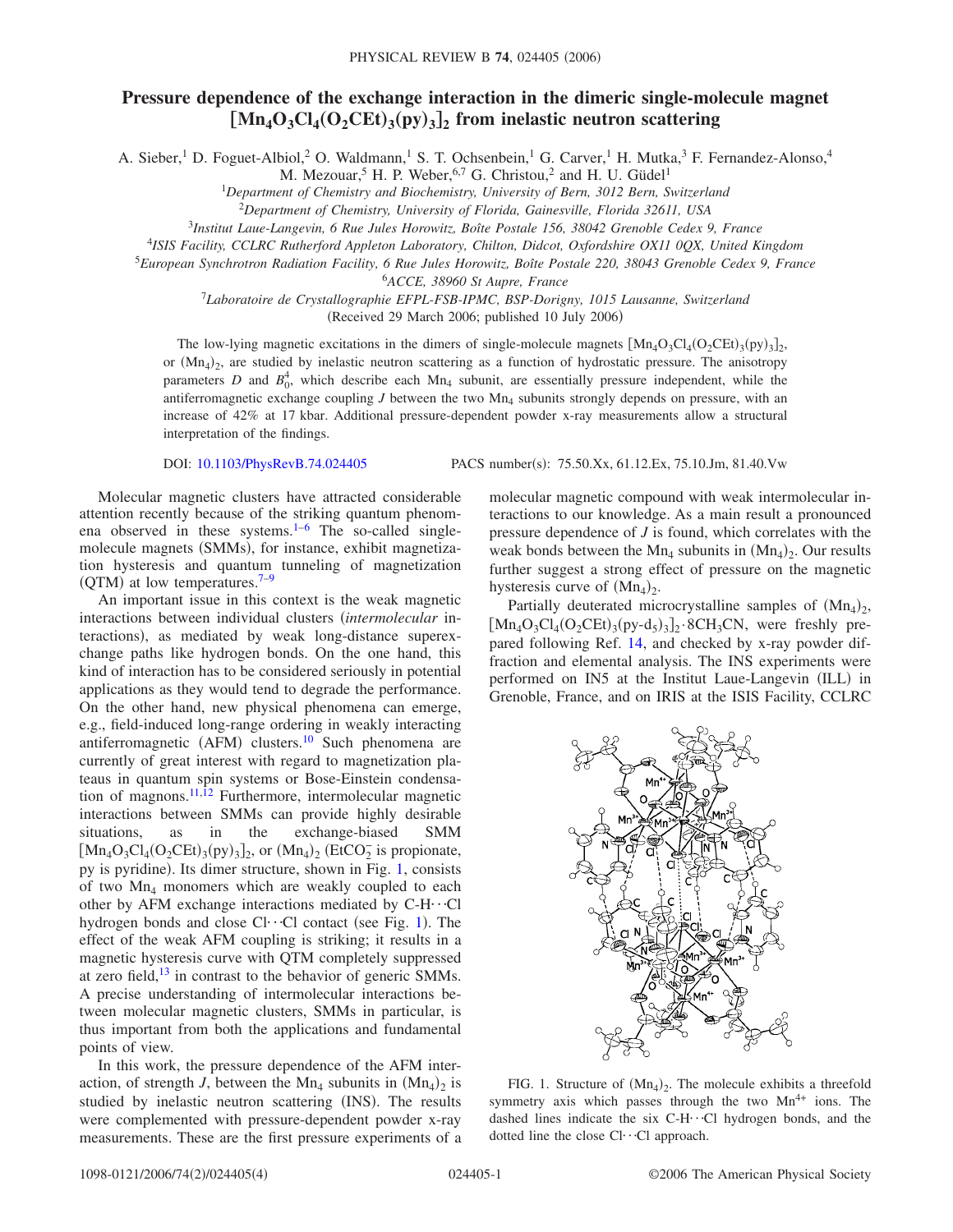<span id="page-1-0"></span>

FIG. 2. INS spectra of  $(Mn_4)_2$  recorded on IN5 (data for 0, 5, and 12 kbar at 19 and  $3.5$  K) and IRIS (data for 17 kbar at 19 K). Data were background corrected. The labeling of the peaks corre-sponds to Fig. [3](#page-1-1) (and Ref. [17](#page-3-11)). The solid lines represent the simulated spectra with the best-fit parameters, and an instrumental resolution of 35  $\mu$ eV for 0 and 5 kbar and 45  $\mu$ eV for 12 and 17 kbar the lower resolution at 12 and 17 kbar is attributed to the larger pressure inhomogeneities in clamp cells as compared to He cells).

Rutherford Appleton Laboratory in Chilton, U.K. Spectra were acquired in the temperature range 1.5–20 K. On IN5, data were collected for several pressures up to 12 kbar with an incident wavelength  $\lambda_i = 7.0$  Å. The instrumental resolution was 31  $\mu$ eV at the elastic line. On IRIS, data were recorded at 17 kbar using a pyrolytic graphite (PG002) analyzer with a final wavelength  $\lambda_f = 6.6$  Å. The resolution was 17.5  $\mu$ eV at the elastic line. In both experiments the data were corrected for detector efficiency using a vanadium standard. The spectra correspond to the sum over all detectors. Further data treatment included subtraction of the background by approximating it with a suitable analytical function (this function was obtained from the  $1.5 K$  spectrum, which exhibits the lowest number of magnetic peaks). For the pressures  $p=0$  and  $5.0(1)$  kbar, a standard ILL continuously loaded high-pressure He gas cell was used  $(3.7 g)$ sample). For  $p=12.0(5)$  kbar the standard ILL 15 kbar highpressure clamp cell  $(0.4 \text{ g sample})$ , and for  $p=17.0(5)$  kbar a McWhan high-pressure clamp cell (0.5 g sample) was used, in both cases with FC-75 (fluorinated hydrocarbon, 3M) as pressure-transmitting medium. In all experiments cooling was achieved with an Orange cryostat.

High-resolution powder diffraction data were collected at ambient temperature and pressures up to 40 kbar on beamline ID27 at the ESRF, Grenoble. A finely ground powder sample was inserted into a diamond-anvil cell, with FC-75 as pressure-transmitting medium, an Inconel gasket to contain the sample, and a ruby crystal as pressure calibrant. A wavelength of 0.3738 Å was selected with a Si double-crystal

<span id="page-1-1"></span>

FIG. 3. Energy level diagram of  $(Mn_4)_2$  as function of *J* (*D*  $=$ -62.4  $\mu$ eV,  $B_4^0$ =-7.2 × 10<sup>-3</sup>  $\mu$ eV). The arrows assign the transitions seen in Fig. [2](#page-1-0) at 0 and 17 kbar. The notation for the approximate wave functions is  $|M_{S_A},M_{S_B}\rangle_{s/a}$  $=(|M_{S_A}, M_{S_B}\rangle \pm |M_{S_B}, M_{S_A}\rangle)/\sqrt{2}$  (see Ref. [17](#page-3-11)).

monochromator. The beam was focused to  $5 \mu m$  at the sample. The diffracted x rays were detected with a MAR345 image plate. Exposure times were of the order of minutes in single-bunch mode. The two-dimensional diffraction data were projected to 1D using the program FIT2D.<sup>[15](#page-3-9)</sup> The peak positions were determined with the program<sup>16</sup> FULLPROF using the profile-fitting mode. The space group was determined to  $R\overline{3}$ . The unit-cell parameters *a* and *c* were obtained from least-squares fitting the positions of the first ten clearly resolved peaks in the angular range  $1.6^{\circ} < 2\theta < 4.0^{\circ}$ .

Figure [2](#page-1-0) presents the neutron energy-loss side of the INS spectra recorded at 19 and 3.5 K for pressures from 0 to 17 kbar. Several peaks were observed at transfer energies below 0.6 meV. The 0 kbar data are fully consistent with our previous ambient pressure INS experiment, $^{17}$  and the peaks were labeled the same way. The broad asymmetric peak at ca. 0.55 meV in fact consists of two close transitions, peak I, which is the only cold transition, and peak II, which at 3.5 K already has significant intensity. At 3.5 K peaks III and IV also have significant intensities, and at higher temperatures many more transitions show up at lower energy transfers. The assignment of the transition I-III is shown in Fig. [3;](#page-1-1) for a complete discussion of the 0 kbar spectra and assignment of the peaks we refer to Ref. [17.](#page-3-11) With increasing pressure, the spectra show significant changes, most notably shifts in the positions of peaks I and III. Peak I clearly moves to higher energies with increasing pressure (the position of peak II is largely unaffected), while peak III moves to lower energy and approaches peak IV, overlapping with it at the highest pressures.

As demonstrated from magnetization,  $13$  electron spin resonance, $4$  and INS measurements, $17$  the low-temperature magnetism in the  $(Mn<sub>4</sub>)<sub>2</sub>$  dimer is accurately described as follows. Each of the Mn<sub>4</sub> subunits has a  $S=9/2$  ground state with an additional zero-field splitting of the easy-axis type. Accordingly, the  $S=9/2$  level is split into five  $\pm M_S$  Kramers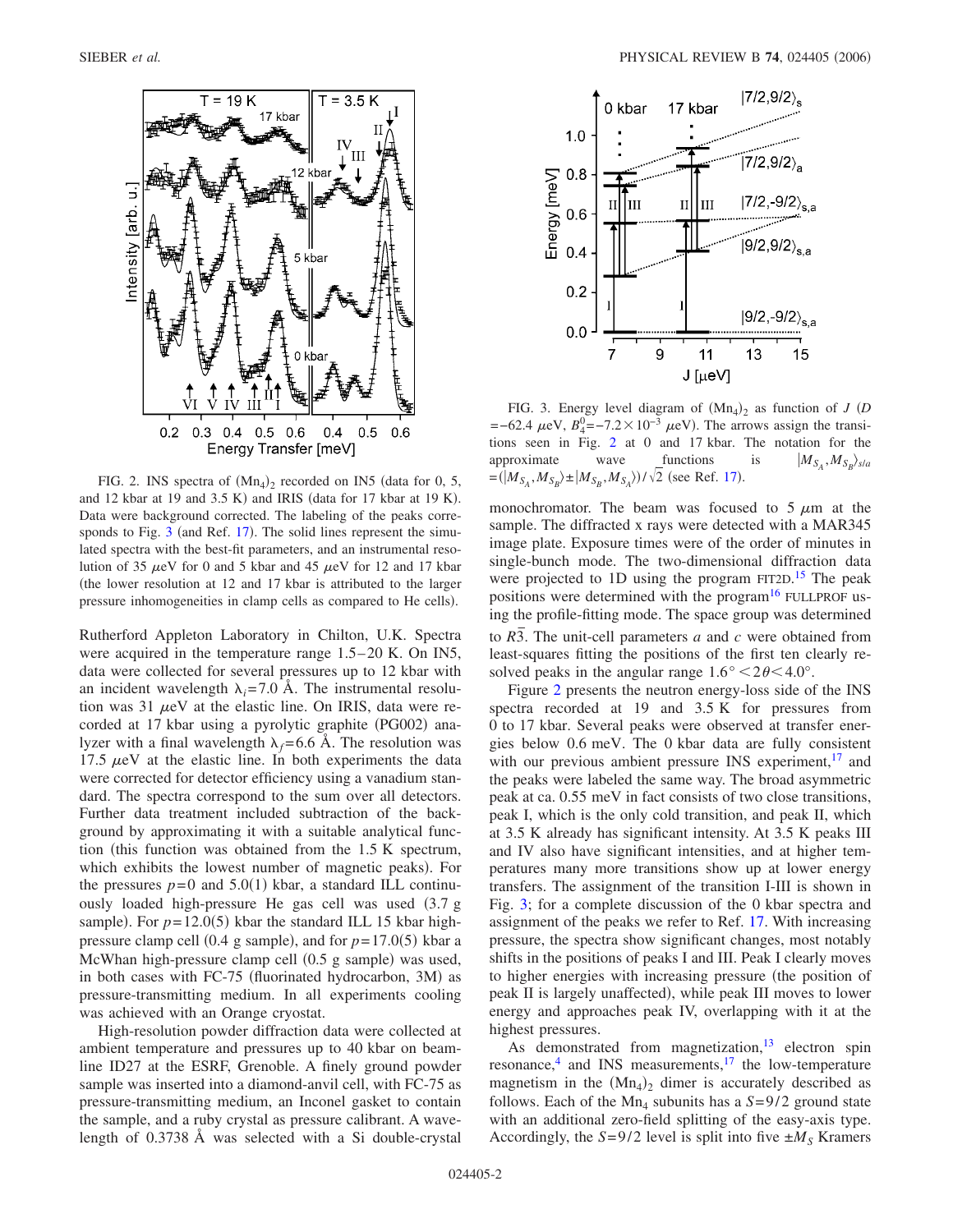<span id="page-2-2"></span>

FIG. 4. Dependence of *J* on pressure *p*. The solid line represents the least-squares fit Eq.  $(3)$  $(3)$  $(3)$ . The inset shows the pressure dependence of the unit-cell constant  $c$  at room temperature (error bars are smaller than symbol sizes).

<span id="page-2-0"></span>doublets, which is well reproduced by the spin Hamiltonian

$$
\hat{H}_{ZFS} = D\left(\hat{S}_z^2 - \frac{1}{3}S(S+1)\right) + B_4^0 \hat{O}_4^0(S),\tag{1}
$$

where  $\hat{O}_4^0(S) = 35\hat{S}_z^4 - 30S(S+1)\hat{S}_z^2 + 25\hat{S}_z^2 + 6S(S+1)$ , and the *z* axis coincides with the threefold symmetry axis (or the *c* unit-cell axis). In  $(Mn_4)_2$ , two identical  $Mn_4$  units are fused together, leading to the following effective spin Hamiltonian for the dimer:

$$
\hat{H} = \hat{H}_{ZFS,A} + \hat{H}_{ZFS,B} + J\hat{S}_A \cdot \hat{S}_B.
$$
\n(2)

<span id="page-2-1"></span>Here,  $\hat{H}_{ZFS,A}$  and  $\hat{H}_{ZFS,B}$  are centered on the two Mn<sub>4</sub> subunits *A* and *B* and have the form of Eq. ([1](#page-2-0)), and  $J>0$  describes the isotropic AFM exchange interaction between the two units. The effect of  $J$  is to split the Mn<sub>4</sub> Kramers doublets into two or three components. For instance, the lowestlying Mn<sub>4</sub> doublet  $|M_S = \pm 9/2\rangle$  splits into the two dimer doublets  $|M_{S_A} = 9/2, M_{S_B} = -9/2 \rangle_{s/a}$  and  $|M_{S_A} = 9/2, M_{S_B} = 9/2 \rangle_{s/a}$ as indicated in Fig. [3](#page-1-1) for a detailed classification of the levels, see Ref. [17](#page-3-11)).

From Hamiltonian ([2](#page-2-1)) INS spectra were calculated as described in Ref. [17.](#page-3-11) The result of least-squares fits to the data, where the parameters  $J$ ,  $D$ , and  $B_4^0$  (and the linewidth) were chosen as variables, are shown as solid lines in Fig. [2.](#page-1-0) The agreement between experimental and theoretical curves is excellent. Thanks to the many peaks in the data, the fit parameters could be accurately determined. Within the error bars, a negligibly small pressure dependence of *D* and  $B_4^0$ was detected: Fitting of the results to a linear dependence yields  $D(p) = -62.2(2) \mu\text{eV} - 0.037(32) \mu\text{eV/kbar} \times p$  and  $B_4^0(p)$ =–7.1(3) × 10<sup>-3</sup>  $\mu$ eV+22(56) × 10<sup>-6</sup>  $\mu$ eV/kbar×p.

The coupling constant *J* on the other hand is affected strongly, as shown in Fig. [4.](#page-2-2) The best-fit line is

$$
J(p) = 7.3(4) \mu eV + 0.20(5) \mu eV/kbar \times p.
$$
 (3)

<span id="page-2-3"></span>The pressure dependence of the unit-cell parameter *c* is shown in the inset of Fig. [4.](#page-2-2) It monotonically decreases from  $28.168(1)$  Å at 0 kbar to  $26.5727(9)$  Å at 40 kbar in a quasilinear fashion. The cell parameter *a* and the volume *V* exhibit pressure dependencies similar to *c*, with a decrease of *a* from  $16.2991(3)$  to  $15.143(1)$  Å and of *V* from 6480.6(1)  $\AA^3$  to 5276.8(4)  $\AA^3$  in the pressure range 0–40 kbar.

The trigonal symmetry axis of the molecular dimers is collinear with the hexagonal axis of the unit cell, and the decrease of *c* with pressure directly relates to a decrease of the separation between the  $Mn<sub>4</sub>$  subunits within the dimer. At 40 kbar *c* is decreased by a moderate 6%. Furthermore, the pressure dependence of the volume *V* shows a quasilinear decrease, showing that the pressure range where repulsive forces between the dimers become significant has not yet been reached. Finally, the bulk modulus *B* and its pressure derivative were obtained by fitting a universal equation of state.<sup>[18](#page-3-13)</sup> The resulting small bulk modulus of  $B=11$  GPa is consistent with a weak intermolecular bonding. It is hence concluded that the compression under pressure is achieved mostly through reduction in intermolecular space.

The insignificant pressure dependence of  $D$  in  $(Mn<sub>4</sub>)<sub>2</sub>$  is in clear contrast to the observed 4% decrease of *D* in the SMM Mn<sub>4</sub>Br, which is very similar to the Mn<sub>4</sub> subunits in  $(Mn_4)_2$ , except that the apical Cl ion is replaced by a Br ion.<sup>19</sup> However, this can be understood by the fact that Mn-Cl bonds are stronger and less compressible than Mn-Br bonds. Thus the  $Mn_4$  subunits of  $(Mn_4)_2$  are less distorted under pressure than the  $Mn<sub>4</sub>Br$  cluster, which is consistent with the conclusions of the previous paragraph.

In contrast, the *J* value exhibits a large increase from 7.3(4) to 10.4(9)  $\mu$ eV in the pressure range 0–17 kbar, i.e., an increase of 42%. Interestingly, this change is of the order of what can be achieved by a chemical modification, e.g., a solvent exchange: For the cluster studied here, but with the MeCN solvent molecules replaced by *n*-hexane molecules, the *J* value was found to be 10.3(9)  $\mu$ eV, or 43% larger, while the Cl-Cl distance was decreased by 0.13 Å or 3.4%, respectively.<sup>4</sup> We conclude that in  $(Mn_4)_2$  the Cl-Cl distance between the two  $Mn<sub>4</sub>$  units decreases by about the same amount of ca. 3.4% upon application of 17 kbar. This is further supported by our x-ray experiment, which shows that at 17 kbar the *c* axis is reduced by 2.6%. This represents a lower limit for the compression of the Cl-Cl distance, assuming a homogeneous compression along *c*. Considering the stiffness of the  $Mn<sub>4</sub>$  subunits derived above, the compression of Cl-Cl will be bigger than 2.6%, and a value of 3.4% or 0.13 Å at 17 kbar appears very reasonable.

The functional dependence of *J* on the Cl-Cl distance *d* can be expressed as  $J(d) = J_0 \exp[-k(d-d_0)]$ . *k* is a measure of how fast the overlap of the neighboring wave functions decreases with increasing distance. With  $J_0$  and  $d_0$  the values at 0 kbar, one obtains  $k = -2.7(7)$  Å. Recently, the weak exchange between the subunits in the  $(Mn<sub>4</sub>)<sub>2</sub>$  dimer was studied theoretically by means of density functional theory (DFT) calculations[.20](#page-3-15) The absolute value of *J* was calculated about a factor of 2 too large, and for the dependence on the Cl-Cl distance a slope of  $k=-2$  Å<sup>-1</sup> was inferred. The latter value should be reliable as DFT should capture trends better than absolute values. The experiment and the DFT calculation thus show a nice agreement. For comparison, for the distance